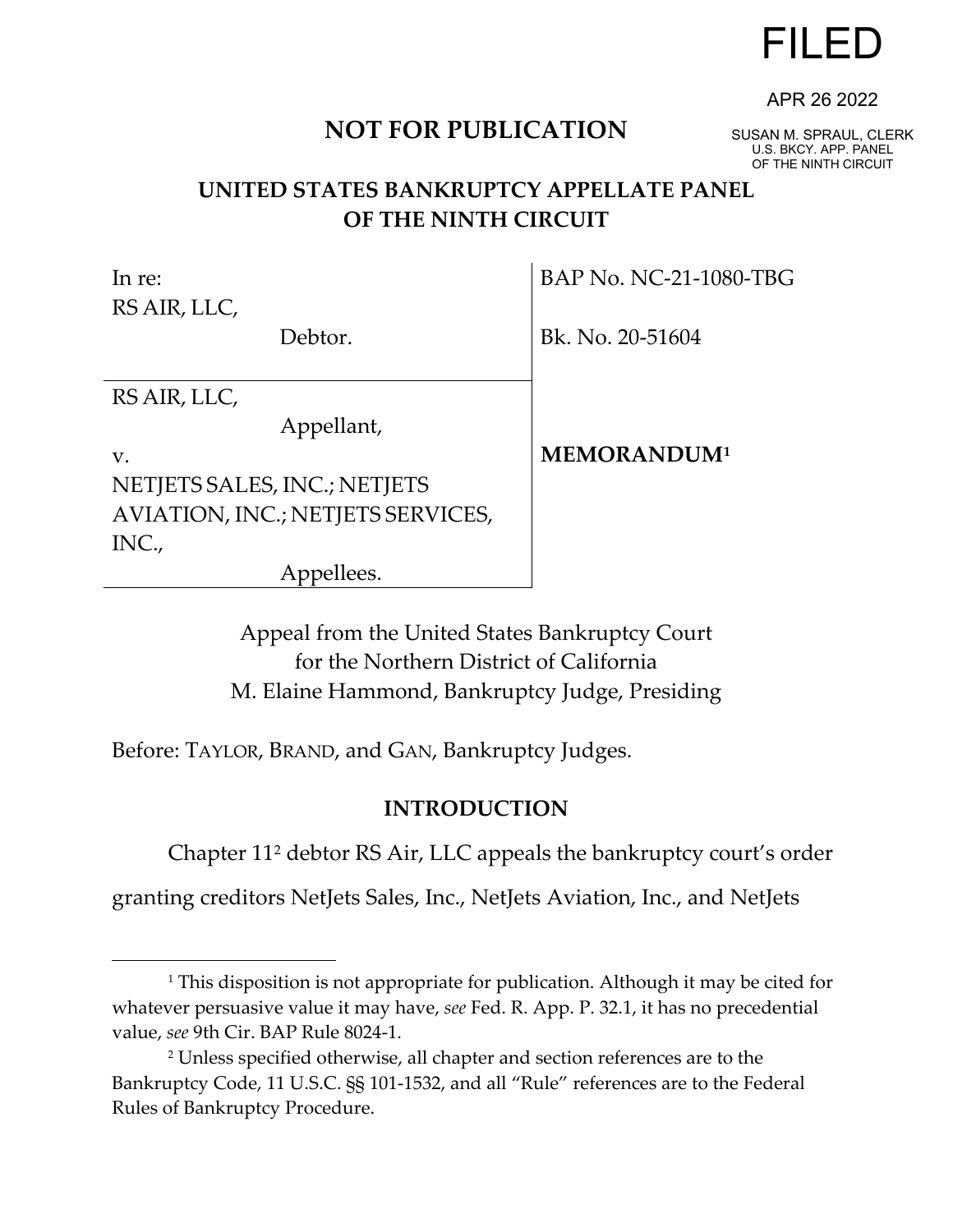Services, Inc. (collectively, "NetJets") relief from the automatic stay to setoff mutual debts under § 553(a) and Ohio law. We discern no abuse of discretion. Accordingly, we AFFIRM.[3](#page-1-0)

#### **FACTS[4](#page-1-1)**

#### **A. Prepetition events**

Pre-petition, RS Air purchased one-sixteenth interests in two aircraft, a Citation X and an Encore+, from NetJets. With each, the parties executed several agreements. Those are valid and binding. Each contains an Ohio choice-of-law provision.

After the Citation X crashed, RS Air desired to end the relationship, offering to sell its fractional interests in both airplanes back to NetJets pursuant to the agreements' terms. NetJets also wished to repurchase the interests, and the parties began negotiations. Unable to reach a consensus, NetJets eventually sued RS Air in Ohio state court (the "State Court Action"). There, it sought to force specific performance of the sale and

<span id="page-1-0"></span><sup>&</sup>lt;sup>3</sup> The bankruptcy court's order both granted stay relief to allow setoff and adjudicated the merits of setoff. In some circumstances, that might be error. *See Arkison v. Griffin (In re Griffin)*, 719 F.3d 1126, 1128 (9th Cir. 2013) ("A proceeding to determine eligibility for relief from a stay only determines whether a creditor should be released from the stay in order to argue the merits in a separate proceeding."). However, RS Air does not raise the issue. And it waived the argument by consenting to indeed, requesting the procedure below. *See* Trial Tr. 15:6–21, Feb. 25, 2021.

<span id="page-1-1"></span><sup>&</sup>lt;sup>4</sup> A more fulsome recitation of the parties' relationship and attendant facts is set forth in our concurrent disposition of Netjets' appeal of the confirmation order. Below are the facts most relevant to this appeal. All are undisputed. We also exercise our discretion to take judicial notice of documents electronically filed in the bankruptcy court, where appropriate. *See Atwood v. Chase Manhattan Mortg. Co. (In re Atwood)*, 293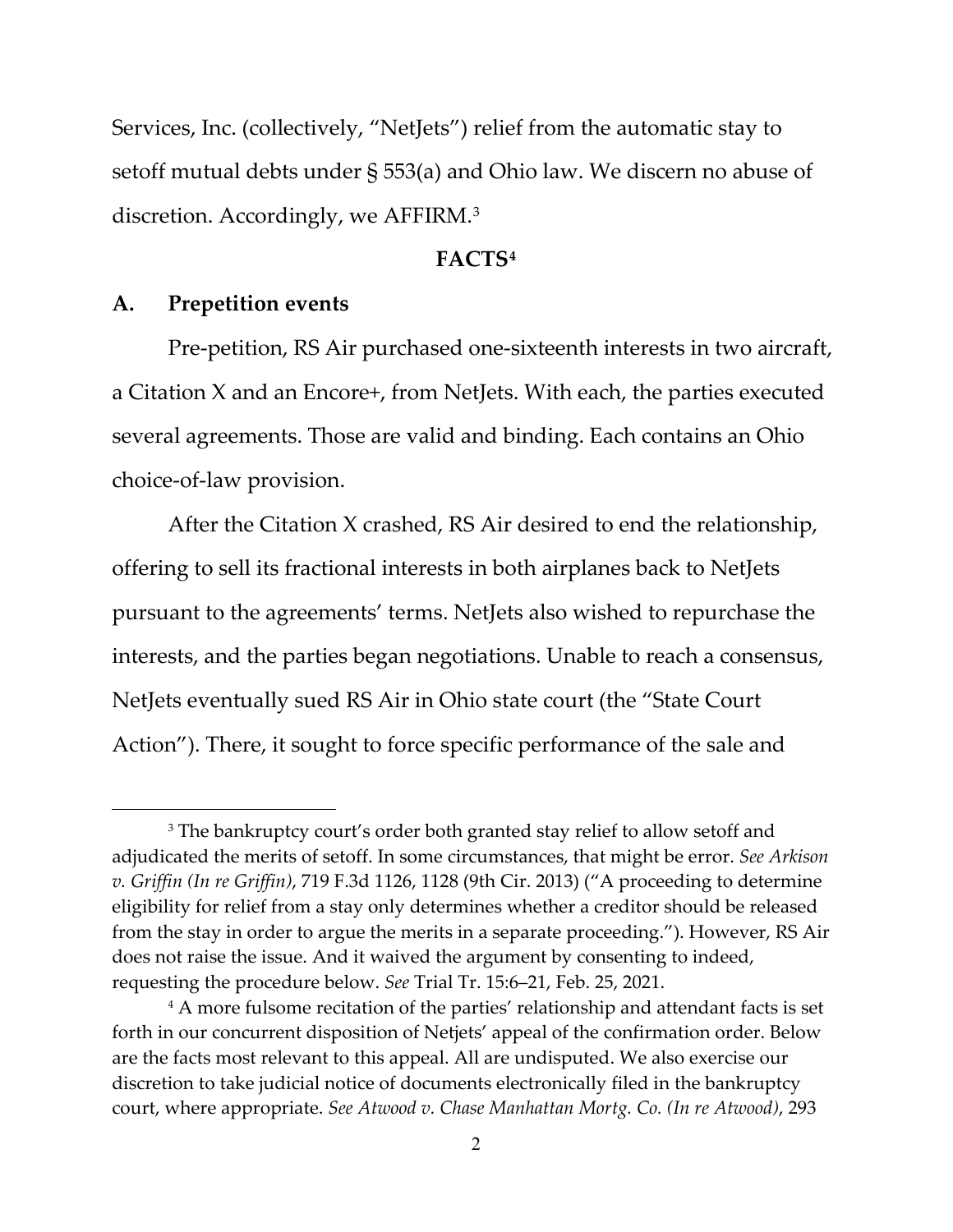repurchase and to recover unpaid fees for services performed and damages.

#### **B. RS Air's bankruptcy, plan, and stay relief proceedings**

RS Air's Chapter 11 filing stayed that proceeding. [5](#page-2-0) Shortly after, NetJets filed a \$2,133,363 proof of claim. It stems from the rights and obligations asserted in the State Court Action. Notably, no party has objected.

After, NetJets moved for § 362(d) stay relief to continue the State Court Action and to set off the funds it owes RS Air for the repurchase of the fractional interests and operating fund credits against its proof of claim. RS Air opposed. The bankruptcy court found NetJets established a right to setoff and granted stay relief. RS Air timely appealed.

Sometime later, RS Air filed a third amended Chapter 11 plan. Pertinent to the present discussion, it provides: "Upon confirmation . . . the claim of NetJets . . . will be deemed allowed as filed and the Debtor's

<span id="page-2-0"></span><sup>5</sup> Its bankruptcy schedules disclose the State Court Action and assert that any claim arising therefrom is "unliquidated, disputed, [and] subject to setoff." Although the Ninth Circuit has not decided whether bankruptcy schedules constitute judicial admissions, we have noted that statements in bankruptcy schedules carry evidentiary weight, and there exists a substantial body of case law holding that they amount to binding judicial admissions. *Campbell v. Verizon Wireless S-CA (In re Campbell)*, 336 B.R. 430, 436 (9th Cir. BAP 2005) ("Debtors' admissions in their bankruptcy schedules can be binding . . . ." (citing *Heath v. Am. Express Travel Related Servs. Co. (In re Heath)*, 331 B.R. 424, 431 (9th Cir. BAP 2005)); *see also In re Rolland*, 317 B.R. 402, 421–23 (Bankr. C.D. Cal. 2004) (collecting cases). NetJets did not raise the issue here or below and so it is not considered further.

B.R. 227, 233 n.9 (9th Cir. BAP 2003).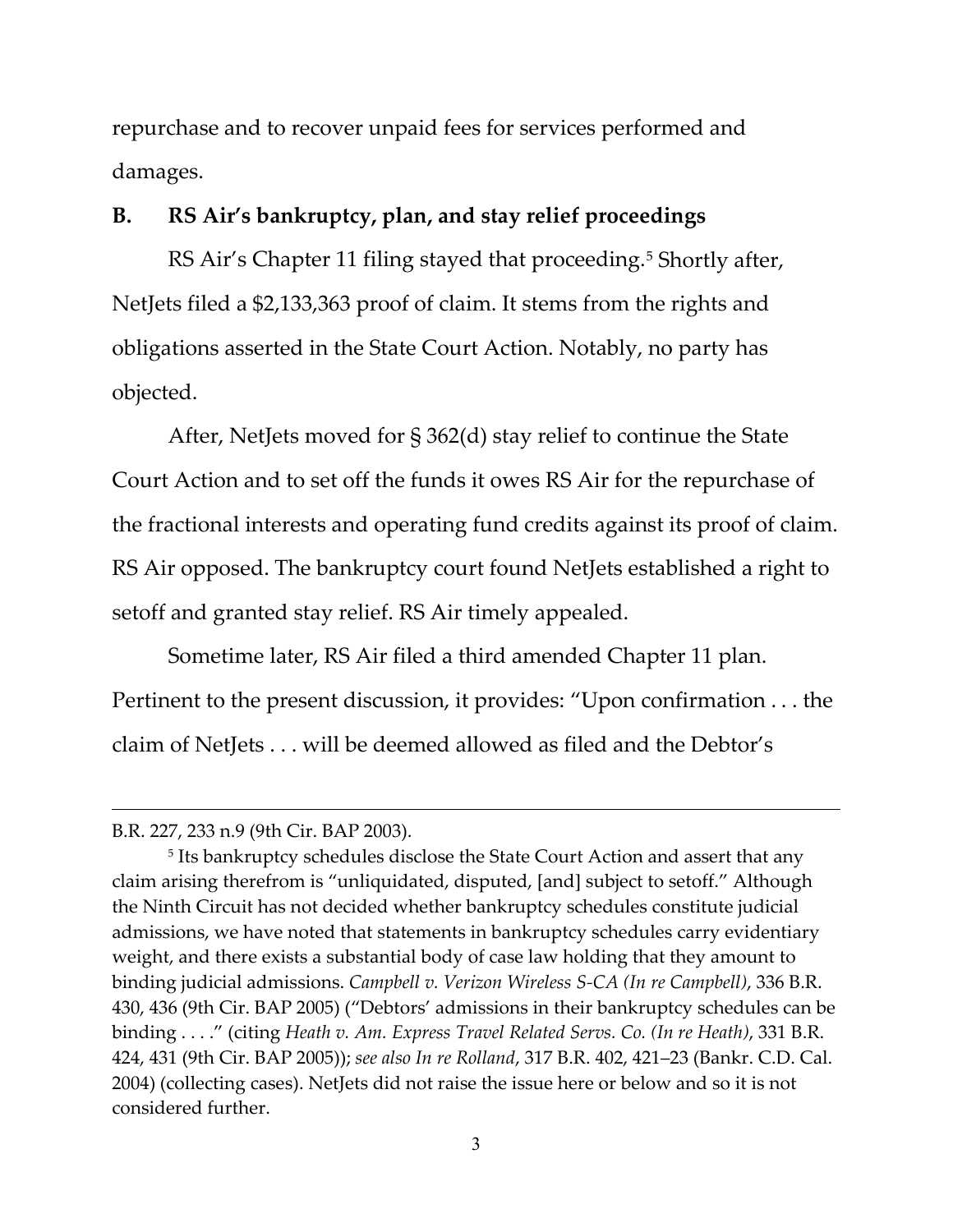counterclaims will be deemed waived." That plan was eventually confirmed. [6](#page-3-0) As well, NetJets repurchased the Citation X and Encore+ aircraft interests from RS Air for \$385,692.

#### **JURISDICTION**

The bankruptcy court had jurisdiction under 28 U.S.C. §§ 1334 and 157(b)(2)(G). We have jurisdiction under 28 U.S.C. § 158.

#### **ISSUE**

Whether the bankruptcy court abused its discretion in granting § 362(d) stay relief to allow setoff.

#### **STANDARDS OF REVIEW**

We review a bankruptcy court's order granting relief from the automatic stay for an abuse of discretion. *Kronemyer v. Am. Contractors Indem. Co. (In re Kronemyer)*, 405 B.R. 915, 919 (9th Cir. BAP 2009). We also review a bankruptcy court's allowance of setoff for abuse of discretion. *Camelback Hosp., Inc. v. Buckenmaier (In re Buckenmaier)*, 127 B.R. 233, 236 (9th Cir. BAP 1991). A bankruptcy court abuses its discretion if it applies an incorrect legal standard or its factual findings are illogical, implausible, or without support in the record. *TrafficSchool.com, Inc. v. Edriver Inc.*, 653 F.3d 820, 832 (9th Cir. 2011).

We may affirm on any ground fairly supported by the record. *Wirum v. Warren (In re Warren)*, 568 F.3d 1113, 1116 (9th Cir. 2009).

<span id="page-3-0"></span><sup>6</sup> Netjets appealed the bankruptcy court's confirmation order. We affirm that determination concurrently by separate order.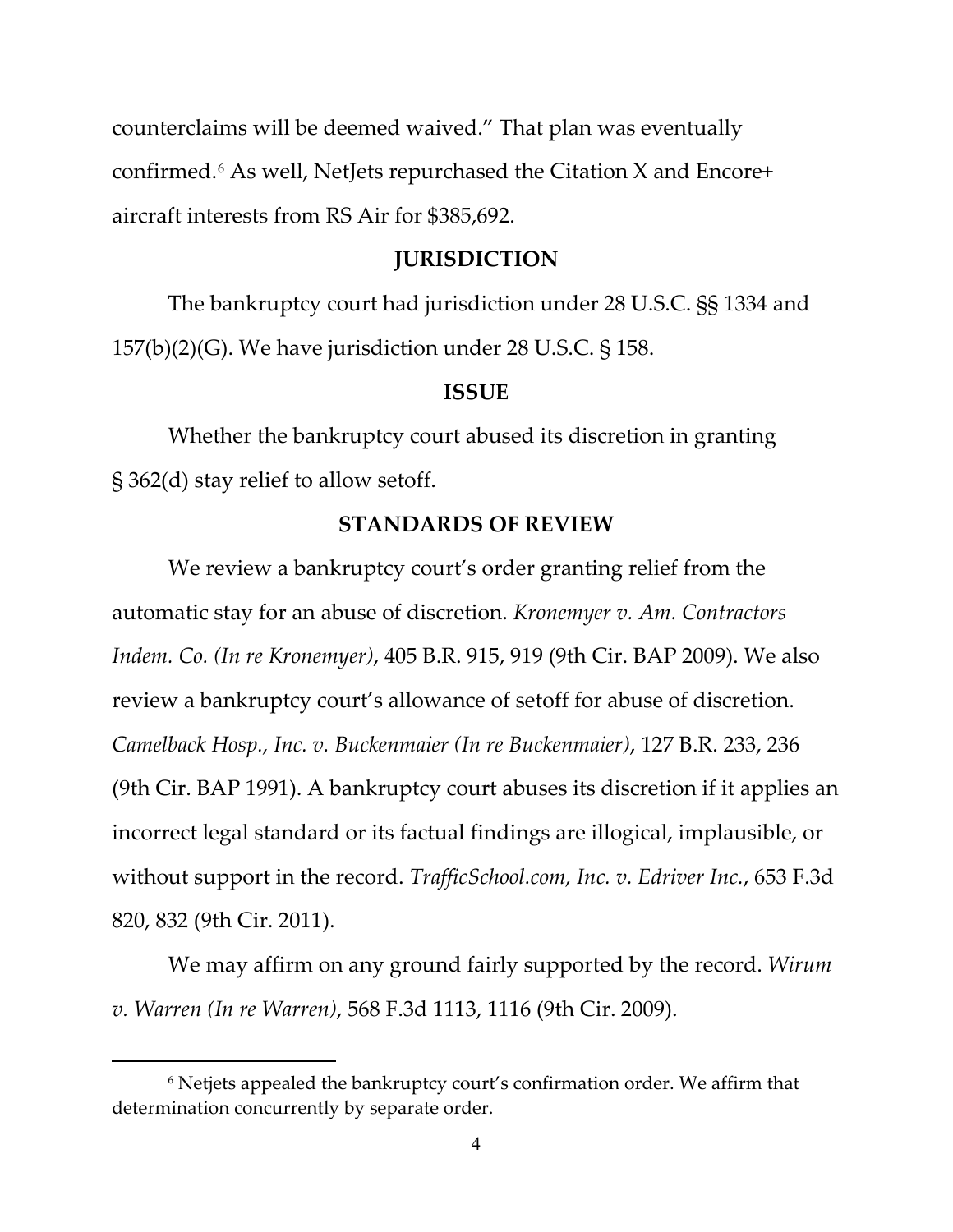#### **DISCUSSION**

#### **A. The applicable legal standards[7](#page-4-0)**

#### **1. Relief from stay**

Section 362(d)(1) provides that the bankruptcy court may grant relief from the automatic stay upon a showing of "cause." *See* § 362(d)(1). "Cause" is undefined in the Bankruptcy Code. *See* § 101. Rather, it is a discretionary determination made on a case-by-case basis. *See In re Kronemyer*, 405 B.R. at 921. However, "by establishing a right of setoff, the creditor has established a prima facie showing of 'cause' for relief from the automatic stay under § 362(d)(1)." *United States v. Gould (In re Gould)*, 401 B.R. 415, 426 (9th Cir. BAP 2009) (quotation omitted), *aff'd*, 603 F.3d 1100 (9th Cir. 2010).

#### **2. Setoff**

Setoff "allows entities that owe each other money to apply their mutual debts against each other, thereby avoiding 'the absurdity of making A pay B when B owes A.'" *Newbery Corp. v. Fireman's Fund Ins.*, 95 F.3d 1392, 1398 (9th Cir. 1996) (quoting *Citizens Bank of Md. v. Strumpf*, 516 U.S. 16, 19 (1995)).

Subject to exceptions not applicable here, § 553 provides that bankruptcy does "not affect any right of a creditor to offset a mutual debt

<span id="page-4-0"></span><sup>7</sup> RS Air does not dispute that the bankruptcy court identified and applied the correct legal standard. Thus, our review is limited to whether the bankruptcy court's findings are illogical, implausible, or without support from the record. *See Trafficschool.com, Inc.*, 653 F.3d at 832.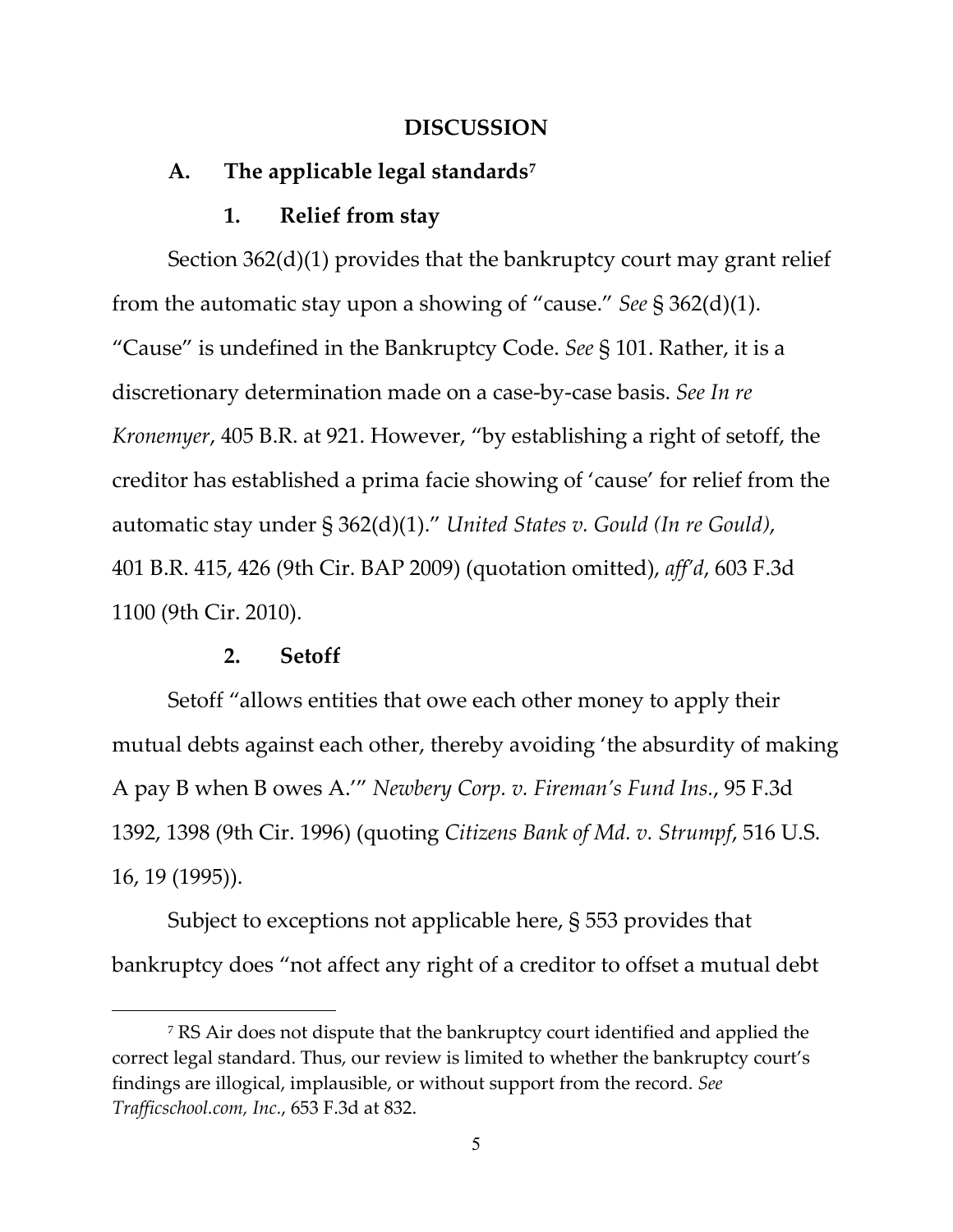owing by such creditor to the debtor that arose before the commencement of the case . . . against a claim of such creditor against the debtor that arose before the commencement of the case[.]" § 553(a). So first, a creditor must demonstrate a right of setoff under nonbankruptcy law. *Biggs v. Stovin (In re Luz Int'l, Ltd.)*, 219 B.R. 837, 843 (9th Cir. BAP 1998). Setoff under the applicable Ohio law "is that right which exists between two parties, each of whom under an independent contract owes a definite amount to the other, to set off their respective debts by way of mutual deduction." *Witham v. S. Side Bldg. & Loan Ass'n of Lima*, 15 N.E.2d 149, 150 (Ohio 1938).

If the state law right is established, the party seeking settoff must also establish it should be preserved in bankruptcy under § 553. *In re Luz Int'l, Ltd.*, 219 B.R. at 843. Setoff under § 553 requires the movant to prove timing and mutuality. *In re Buckemaier*, 127 B.R. at 238 (citing *Verco Indus. v. Spartan Plastics (In re Verco Indus.)*, 704 F.2d 1134, 1139 (9th Cir. 1983)). Under the timing prong, the claim sought to be offset must have arisen before the filing of the bankruptcy petition. *United States v. Carey (In re Wade Cook Fin. Corp.)*, 375 B.R. 580, 594 (9th Cir. BAP 2007) (quoting *Newbery Corp.*, 95 F.3d at 1398). The mutuality prong requires the prepetition debts be in the same right, between the same individuals, standing in the same capacity. *In re Luz Int'l, Ltd.*, 219 B.R. at 845.

**B. The bankruptcy court did not abuse its discretion in granting stay relief to allow NetJets to set off its debt to RS Air**

RS Air argues that the bankruptcy court erred in granting stay relief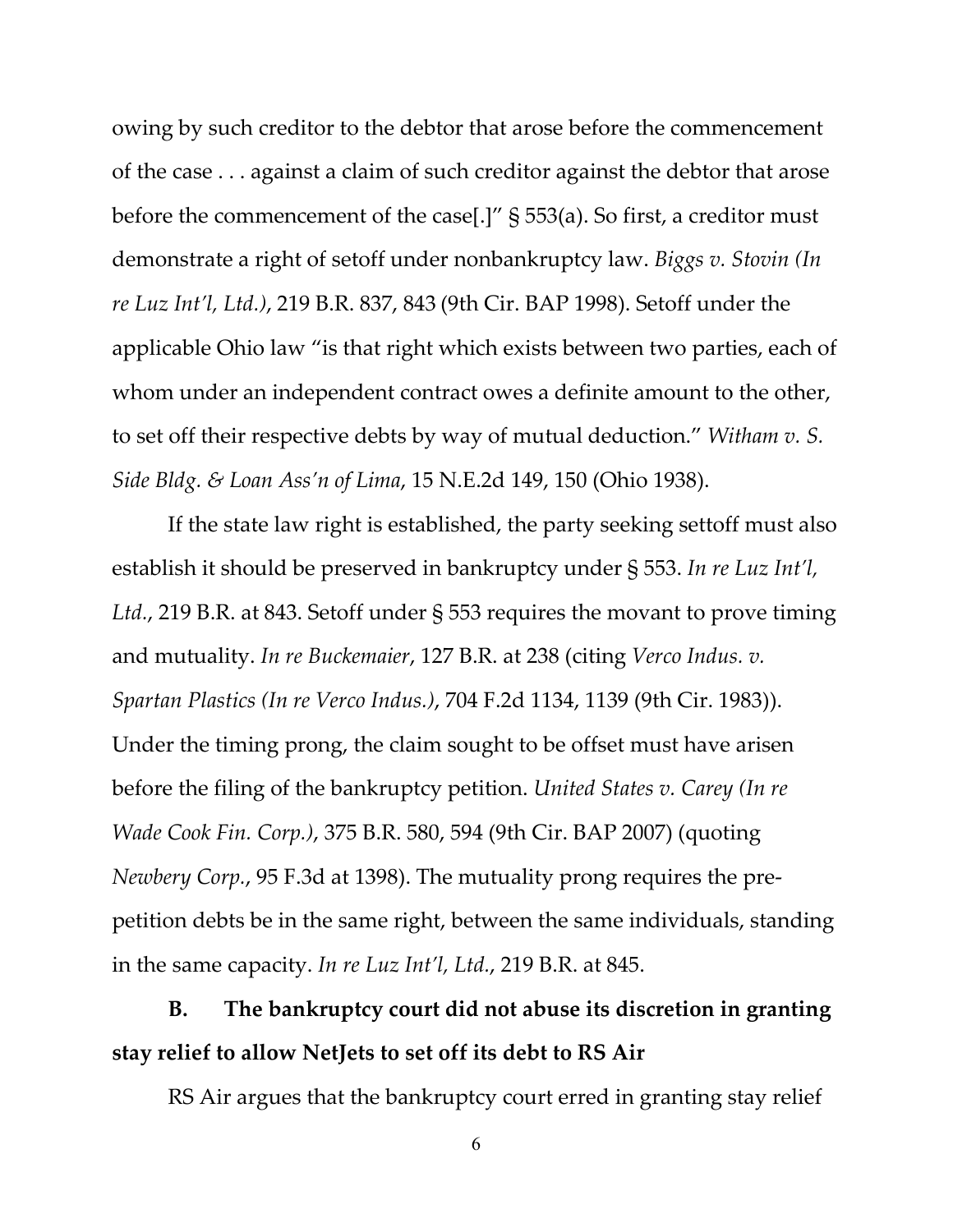by finding that NetJets established the right under both § 553 and Ohio law. In RS Air's opinion, these flaws mandated denial of stay relief and thus require reversal. We disagree.

# **1. The bankruptcy court did not err in determining that NetJets established a right to setoff under § 553.**

RS Air first challenges the bankruptcy court's determination that NetJets established a right to setoff under § 553. It argues NetJets' claim arose pre-petition and its claim post-petition so the debts are not mutual. While RS Air entitles its challenge one of mutuality, it is really of timing.<sup>[8](#page-6-0)</sup> This requirement arises from, and so is analyzed under, the Bankruptcy Code and federal law. *See In re Wade Cook Fin. Corp.*, 375 B.R. at 595.

The Code defines "debt" as a "liability on a claim." § 101(12). And it defines "claim" as a "right to payment, whether or not such right is reduced to judgment, liquidated, unliquidated, fixed, contingent, matured, unmatured, disputed, undisputed, legal, equitable, secured, or unsecured[.]" § 101(5). The term "'[d]ebt' should be read as being coextensive with the term 'claim.'" *In re Wade Cook Fin. Corp.*, 375 B.R. at 595 (quoting *United States v. Gerth*, 991 F.2d 1428, 1433 (8th Cir. 1993)). Together, "debt" and "claim" "encompass virtually any type of obligation reducible to some monetary equivalence." *In re Luz Int'l*, 219 B.R. at 844

<span id="page-6-0"></span><sup>&</sup>lt;sup>8</sup> RS Air does not dispute that the debts are in the same right and between the same individuals standing in the same capacity. Rather, it contends that one debt arose pre-petition and the other post-petition, so the timing element is not satisfied. We thus address only that requirement.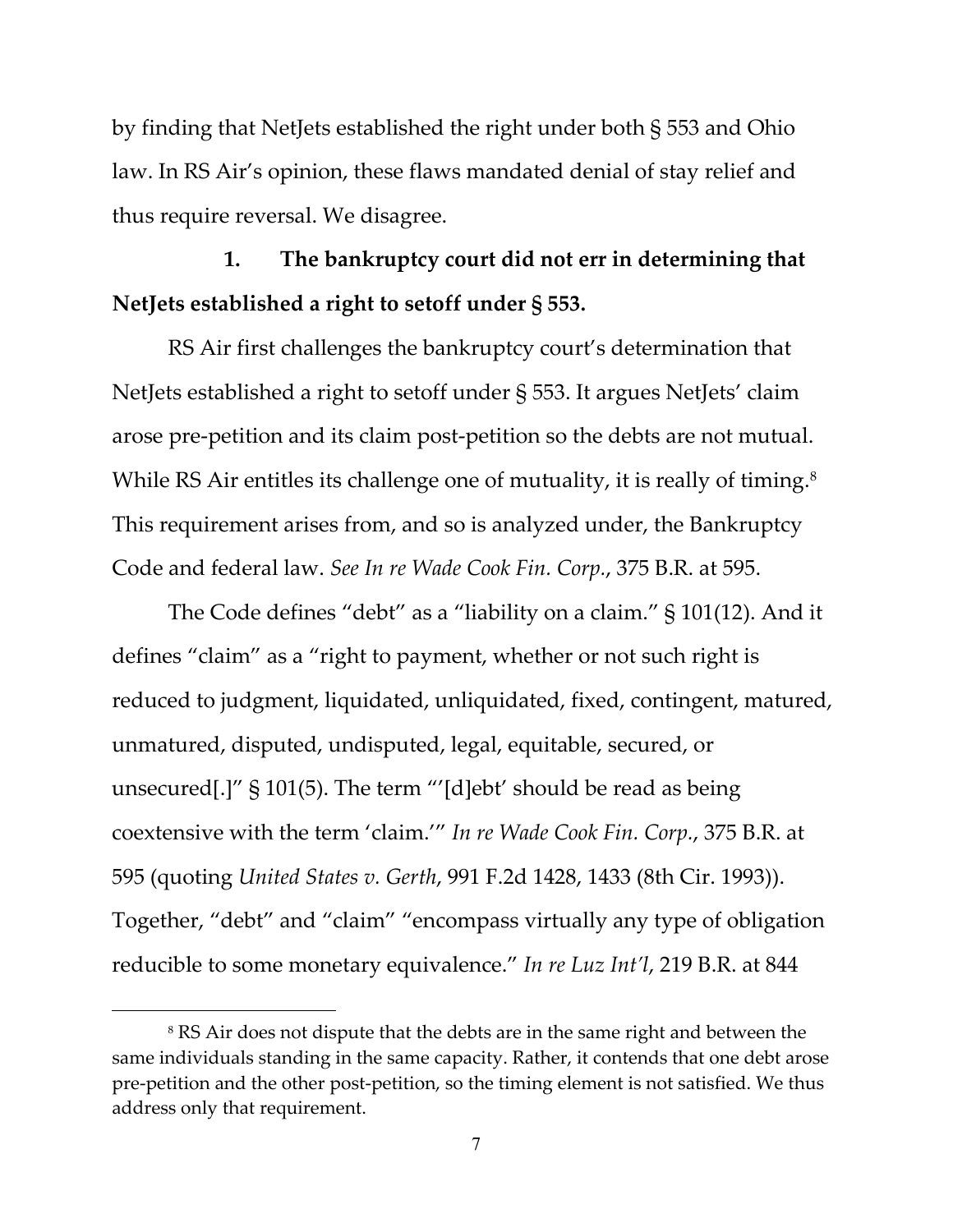(quotation omitted).

It is insignificant that RS Air characterizes the obligation presently at issue as contingent on completion of the repurchase or unliquidated. It is undisputable that NetJets' right to repurchase and RS Air's consequential right to payment is an obligation reducible to some monetary equivalence. It is consequently a "debt" or "claim" and therefore qualifies for setoff so long as it arose pre-petition. *Id*.

"For setoff purposes, a debt arises when all transactions necessary for liability occur, regardless of whether the claim was contingent, unliquidated, or unmatured when the petition was filed." *Gerth*, 991 F.2d at 1433. The question before us is thus: When did all the transactions necessary for NetJets' obligation to pay RS Air for the fractional aircraft interests' repurchase occur[?9](#page-7-0)

RS Air argues that NetJets' debt arose post-petition because: (1) the parties' agreements create a repurchase option; (2) NetJets did not exercise that option until after RS Air filed for bankruptcy; and (3) the post-petition exercise of an option cannot be set off against a pre-petition debt. This argument is unavailing.

The relevant provision of each aircrafts' purchase agreement

<span id="page-7-0"></span><sup>9</sup> RS Air's claim (and NetJets' debt) is for: (1) the proceeds from NetJets' repurchase of the fractional aircraft shares; and (2) operating fund credits arising from RS Air's participation in NetJets' fractional ownership program. RS Air does not disagree that its entitlement to the operating fund credits arose pre-petition. Instead, its assignment of error is limited only to the bankruptcy court's determination that NetJets'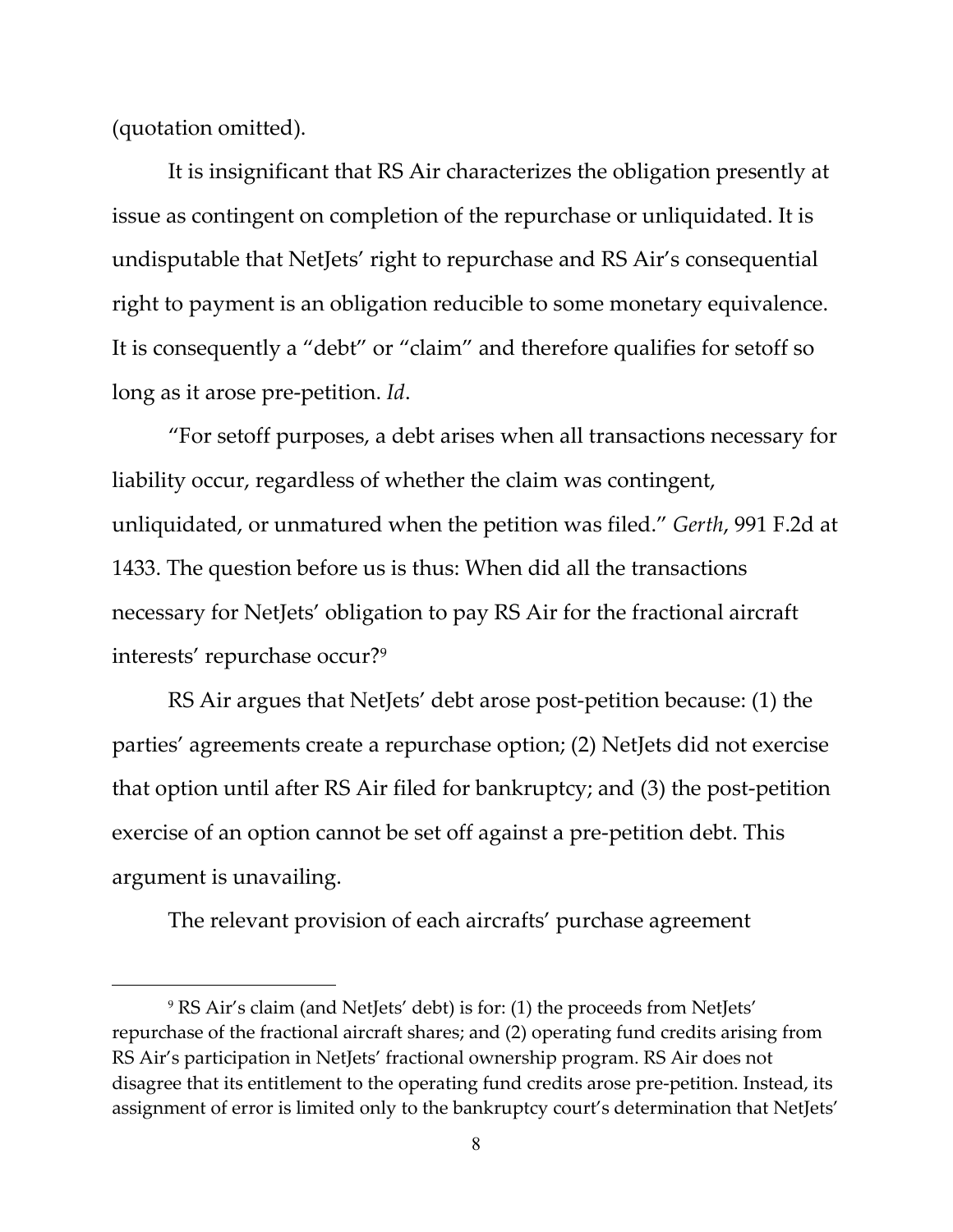provides:[10](#page-8-0)

[RS Air] hereby acknowledges and agrees that [NetJets] shall have the right and option, in addition to any other remedies [NetJets] may be entitled to, upon a material default by [RS Air] under any of the Operative Documents which results in the termination of the Management Agreement by [NetJets] or expiration of the Management Agreement in accordance with its terms, [to] repurchase [RS Air's] Interest in the Aircraft for the then Fair Market Value of the Aircraft multiplied by the percentage equivalent of the interest . . . .

In the event of a repurchase of [RS Air's] Interest hereunder, [NetJets] shall have ninety (90) days after receipt or giving of such notice to cause the repurchase to occur . . . .

So NetJets' debt to RS Air accrued upon: (1) either (a) RS Air's

material default under the parties' agreements; or (b) expiration of the

management agreement by its terms; and (2) NetJets' election to

repurchase. At that point, either could seek specific performance.

Both the Citation X's and the Encore+'s management agreements were negotiated, drafted, executed, and expired by their term pre-petition.

repurchase of the aircraft shares is a pre-petition obligation.

<span id="page-8-0"></span> $10$  To the extent RS Air asserts that the Citation X interest's repurchase is governed by paragraph 20, that provision weakens rather than strengthens its argument. The Citation X crashed in July 2017. Sometime after, but long before RS Air's bankruptcy filing, NetJets declared the airplane a total loss. Under paragraph 20, NetJets had 30 days to elect to replace the aircraft. If it did not exercise the replacement option, paragraph 20 mandates without option that NetJets repurchase RS Air's Citation X interest. RS Air does not contend that NetJets ever exercised the replacement option. So, upon expiration of 30 days, its obligation to repurchase (and the resultant debt) became absolutely owing. And it is undisputable that this occurred pre-petition.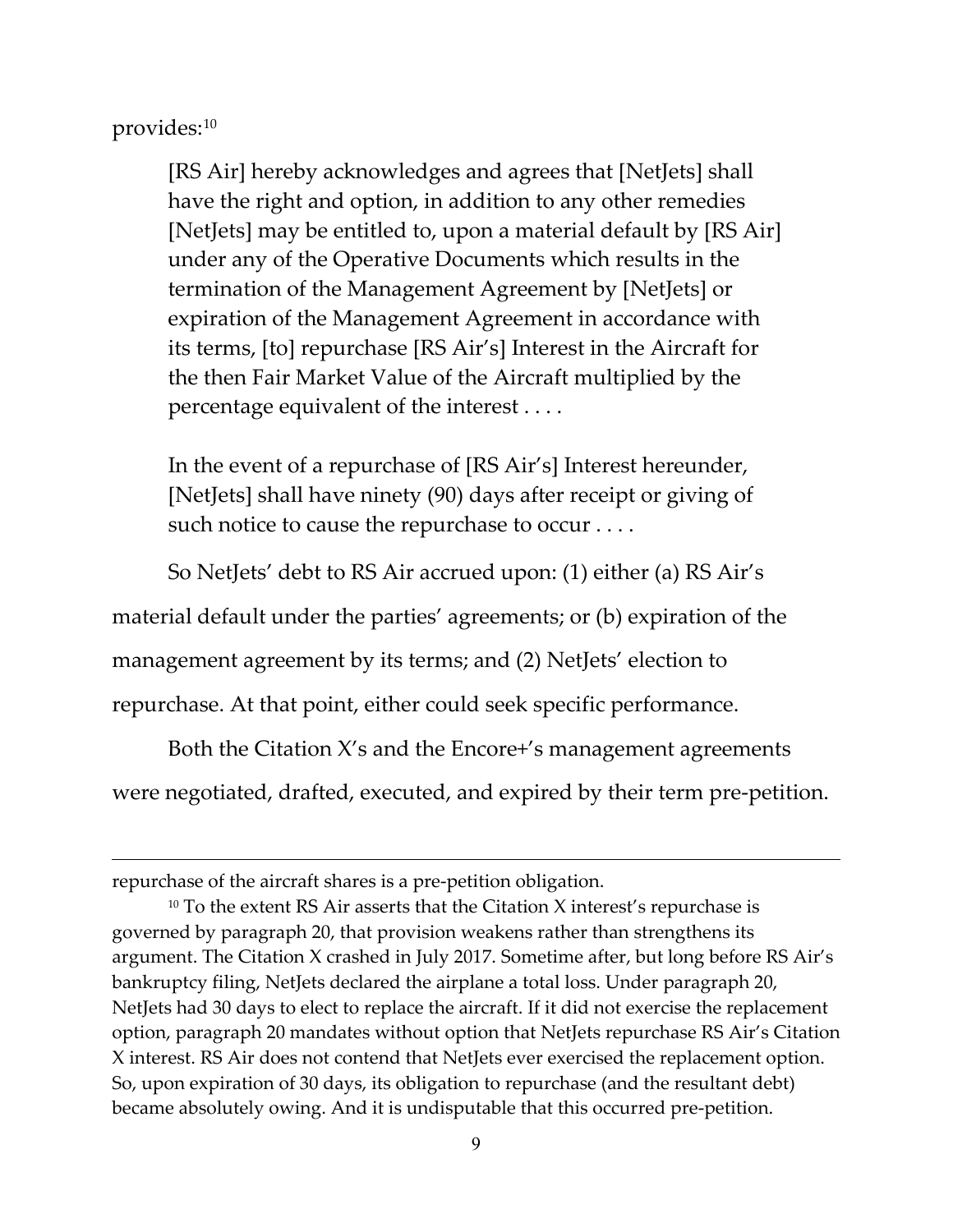The expiration of each, followed by NetJets' letter seeking to repurchase the shares, triggered its right of repurchase. RS Air apparently also sought to cause the repurchase and the parties began negotiating terms. After that failed, NetJets initiated the State Court Action seeking specific performance of the sale. All of these events took place long before RS Air filed for bankruptcy in November 2020.

Because all transactions necessary for liability are firmly rooted indeed, occurred in the parties' pre-petition dealings, the resultant debt arose pre-petition.

RS Air argues against this result for two reasons. First, it contends that because the transaction was ultimately not consummated until after filing, the obligation transforms from pre-petition to post-petition. This, it says, is because the debt was contingent or unliquidated. RS Air's argument is misplaced.

"Dependency on a postpetition event does not prevent a debt from arising prepetition." *In re Wade Cook Fin. Corp.*, 375 B.R. 595 (quoting *Gerth*, 991 F.2d at 1433). And "[t]he character of a claim does not transform from prepetition to postpetition because that claim is contingent, unliquidated or unmatured when the debtor files its petition." *Id.* (citing *Braniff Airways, Inc. v. Exxon Co., U.S.A.*, 814 F.2d 1030, 1036 (5th Cir. 1987)). Thus, a "debt can be absolutely owing prepetition even though that debt would never have come into existence except for postpetition events." *Gerth*, 991 F.2d at 1434*.* The fact that the transaction was not consummated until after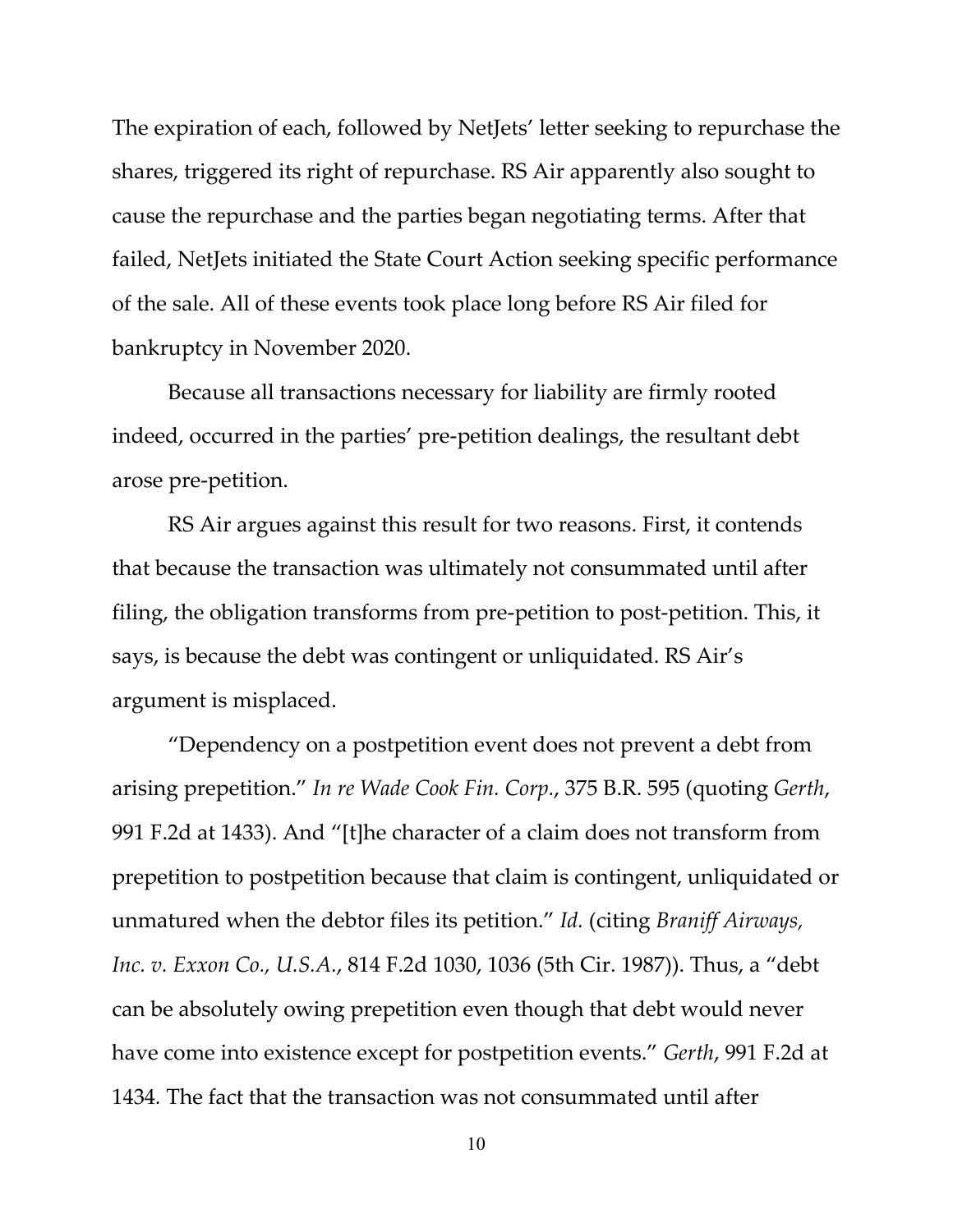RS Air's filing does not transform the debt into a post-petition one. *See Id.*

Second, RS Air argues that even if NetJets had a right that accrued pre-petition, it was forfeited by expiration, waiver, or excusal. It provides little analysis of these arguments, likely constituting waiver.<sup>[11](#page-10-0)</sup> Because they may be substantively denied, however, we briefly address each in turn.

RS Air's first argument that NetJets' repurchase right expired prepetition, is no longer enforceable, and so cannot be setoff hinges on the assertion that NetJets failed to consummate the transaction within the 90 days contemplated under paragraph 6 of the purchase agreements. This argument is flawed for at least two reasons.

One, the record supports the bankruptcy court's conclusion that NetJets took all necessary steps to timely cause the repurchase, including suing RS Air for specific performance. Two, in Ohio, the general rule as to contracts is that time of performance is not of the essence unless the parties include an express stipulation or such requirement can be implied from the entire nature or circumstances of the contract. *Franklin Mgmt. Indus., Inc. v. Far More Props., Inc.*, 25 N.E.3d 416, 421 (Ohio. Ct. App. 2014) (citations

<span id="page-10-0"></span> $11$  Failure to "specifically and distinctly" address issues in an opening brief is a waiver. *See Alcaraz v. INS*, 384 F.3d 1150, 1161 (9th Cir. 2004). Contentions must be accompanied by reasons. *See Indep. Towers of Wash v. Washington*, 350 F.3d 925, 929–30 (9th Cir. 2003) ("'[A] bare assertion of an issue does not preserve a claim'" rather "[w]e require contentions to be accompanied by reasons.") (quoting *D.A.R.E. Am. v. Rolling Stone Magazine*, 270 F.3d 793, 793 (9th Cir. 2001)). "We cannot 'manufacture arguments for an appellant.'" *Id.* at 929 (citing *Greenwood v. Fed. Aviation Admin.*, 28 F.3d 971, 977 (9th Cir. 1994)). If an argument is not properly argued and explained, the argument is waived. *Id.*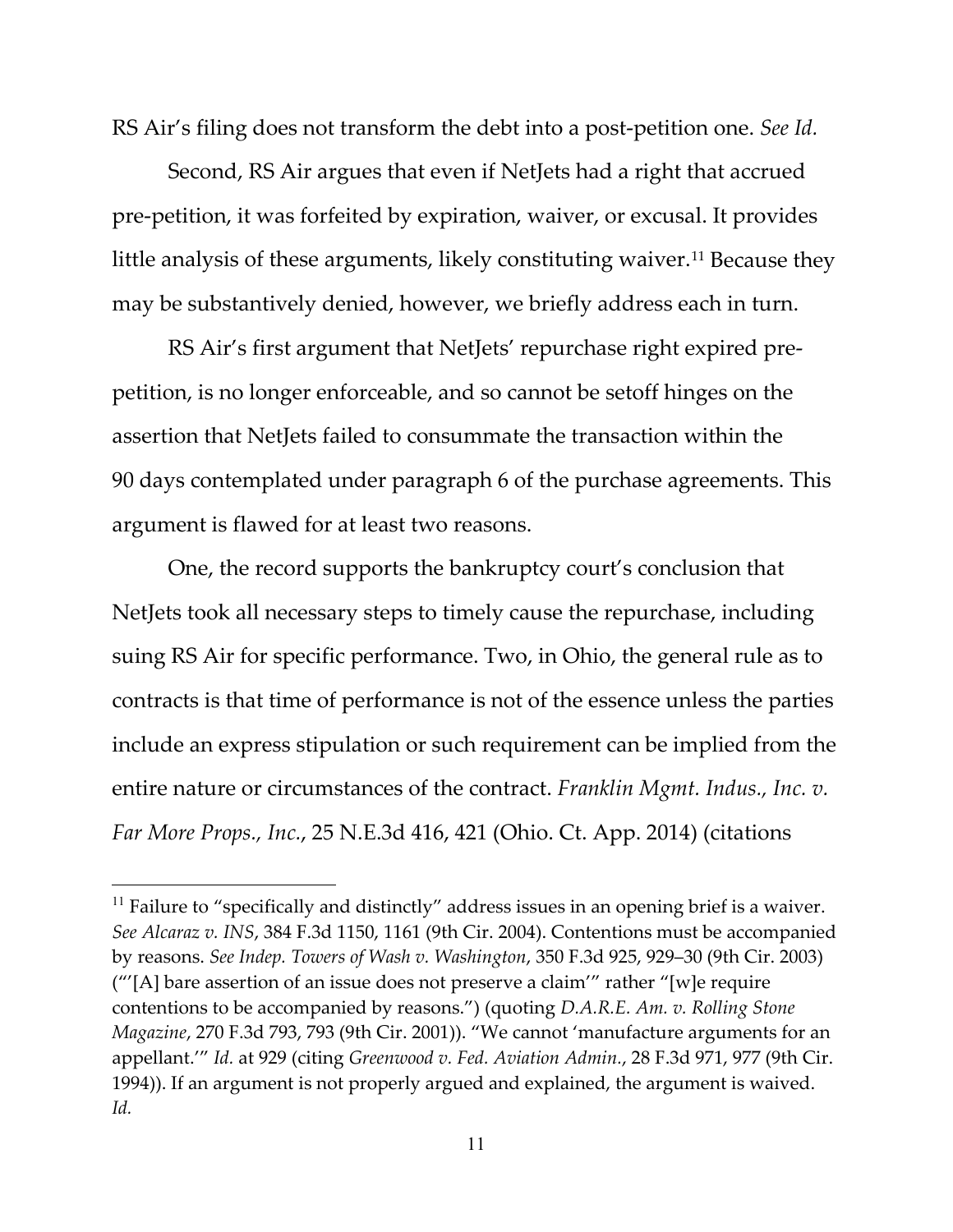omitted). Here, neither purchase agreement expressly makes time of the essence. Nor can such a requirement be implied from the nature or circumstances of the contract; to do so would allow RS Air to effectively destroy NetJets' repurchase right through its own hinderance or delay. That would be inimical to the nature and circumstances of a contract expressly reserving that right.

Next, nothing in the record supports RS Air's argument that NetJets waived its right to repurchase the shares. Almost simultaneously to the Citation X and Encore + management agreements' expiration, NetJets informed RS Air of its desire and intention to repurchase each aircraft's fractional interest. The parties then negotiated the repurchase. And when those discussions failed, NetJets sought to compel the repurchase by bringing the State Court Action. It prosecuted its case up to trial when RS Air's bankruptcy filing stayed the action. So, the bankruptcy court's finding that NetJets never acted inconsistently with its intent to claim its right to force the repurchase is well supported.

Finally, RS Air's argument that NetJets' conduct excused its performance is unavailing. The bankruptcy court found that nothing in the record supported a finding that NetJets had prevented either party's performance. RS Air fails to address, let alone establish, how this was in error. For that reason, the argument is rejected.

In sum, NetJets' debt to RS Air was absolutely owing pre-petition. The fact that the repurchase was not completed until post-petition does not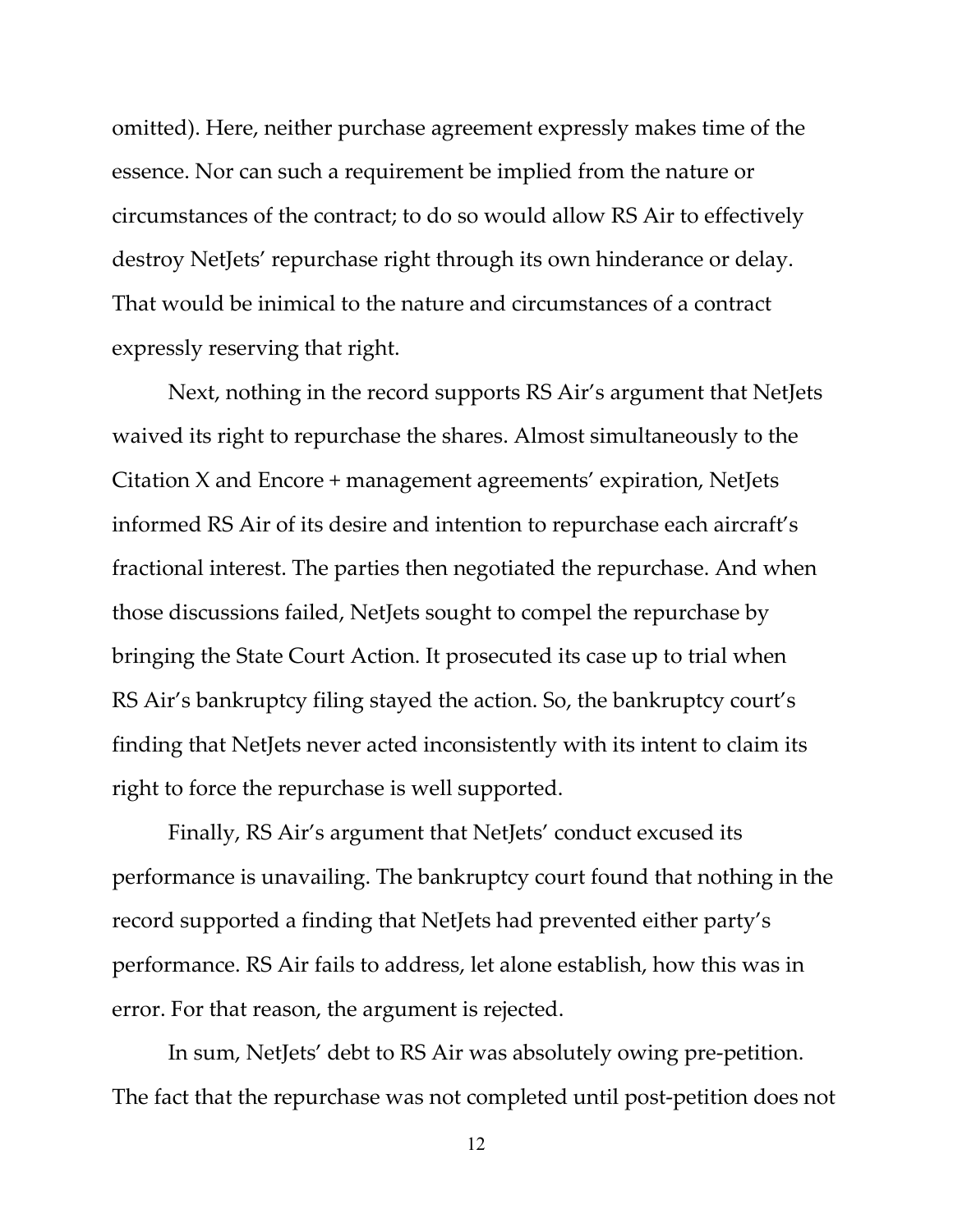change this result. And none of RS Air's thinly argued contentions regarding expiration, waiver, or excusal of the repurchase right are meritorious. The bankruptcy court did not abuse its discretion in determining that NetJets established a right to setoff under § 553.

# **2. The bankruptcy court did not err in determining that NetJets established a right to setoff under Ohio law.**

Second, RS Air challenges the bankruptcy court's determination that NetJets established a right to setoff under Ohio law as neither claim has been liquidated. This, it avers, is violative of Ohio's requirement that each party owe a "definite amount" to the other.

The bankruptcy court determined that it was insignificant that neither claim or debt has been liquidated in the traditional sense, meaning reduced to judgment. It noted that there was no dispute as to either the liability or the amount owed by each party to the other here. That is, RS Air had not objected to NetJets' proof of claim giving it presumptive validity. And NetJets consented to the value of RS Air's claim. So it found that debts were sufficiently definite. We agree.

There is a dearth of caselaw on the issue of what satisfies the "definite amount" element of setoff. Many cases recite the language, which stems from *Witham*, 15 N.E.2d at 150. But we can find none which analyze or discuss what does or does not qualify. Nonetheless, we analyze the issue as it is presented by RS Air on appeal: whether the parties' debts are in a "definite amount" where neither has been reduced to judgment.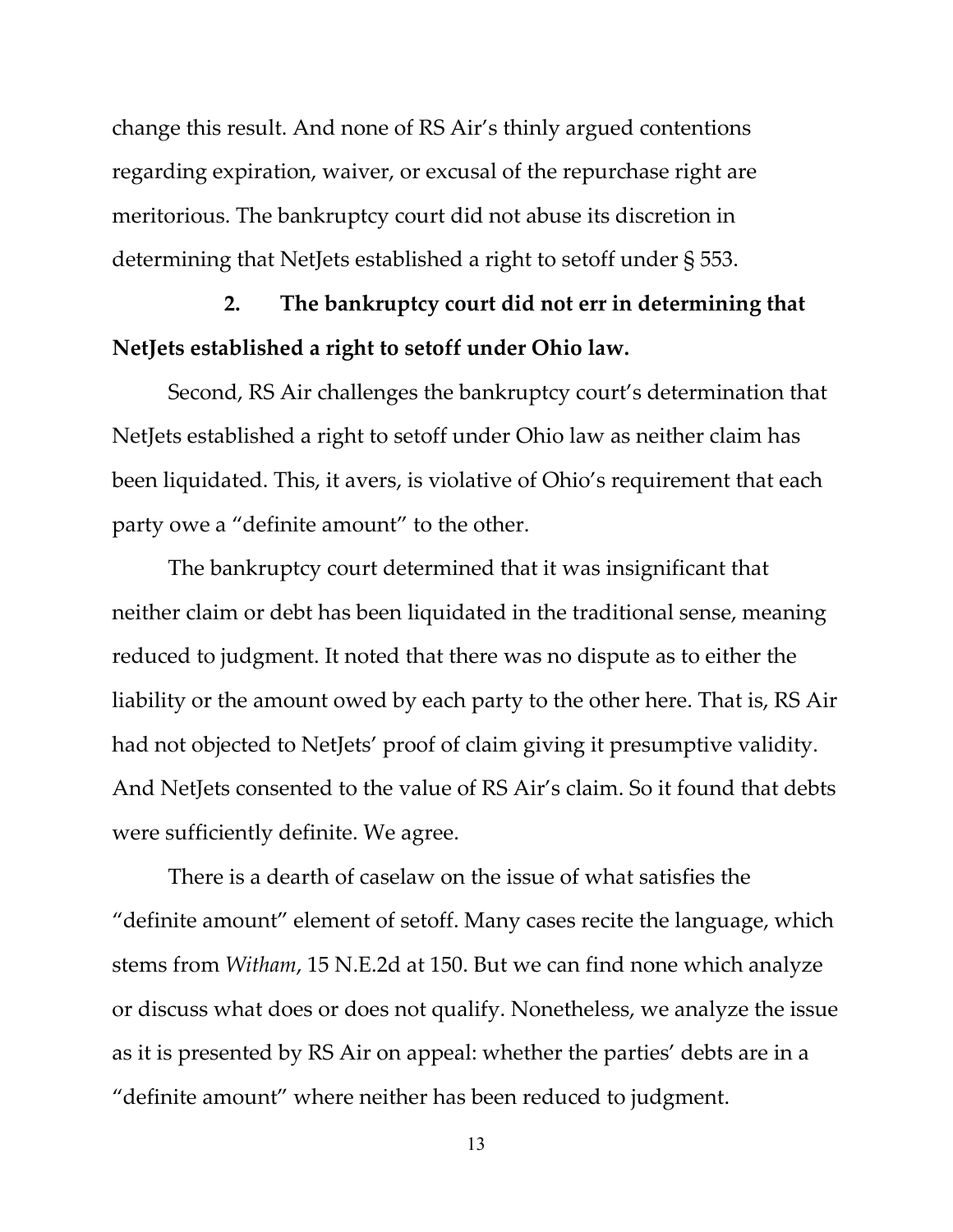As to NetJets' claim, neither party disputes the validity or amount. NetJets timely filed its \$2,133,623.15 claim. Proof of Claim No. 1-1. A properly filed proof of claim constitutes "prima facie evidence of the validity and amount of the claim." Rule 3001(f). The claim "is deemed allowed unless a party in interest objects." *Lundell v. Anchor Constr. Specialists, Inc.*, 223 F.3d 1035, 1039 (9th Cir. 2000). To date, no party has objected to NetJets' claim. It is therefore deemed allowed and presumptively valid as to its nature and amount. [12](#page-13-0) For that reason, the bankruptcy court did not abuse its discretion in determining NetJets' claim was in a "definite amount" for purposes of setoff under Ohio law.

The debt owed to RS Air is sufficiently definite for the same reason and more. There is no dispute over liability or amount. That is, the parties agree that NetJets owed RS Air something for the aircrafts' fractional interests. This is readily evidenced by their negotiations, the State Court Action, and their conduct in the bankruptcy case. Although there appears to have been some dispute over the amount of that debt, NetJets was willing to and did concede to RS Air's own valuation. So as with RS Air's debt to NetJets, this one too is undisputed as to validity or amount. Without dispute, the bankruptcy court did not abuse its discretion in

<span id="page-13-0"></span> $12$  Further, RS Air's third amended plan expressly provides that "[u]pon confirmation the claim of NetJets . . . will be deemed allowed as filed and [RS Air's] counterclaims will be deemed waived." That plan was confirmed on October 7, 2021. We now affirm that ruling in a separate decision. On RS Air's own admission then, NetJets' claim is now liquidated and undisputed.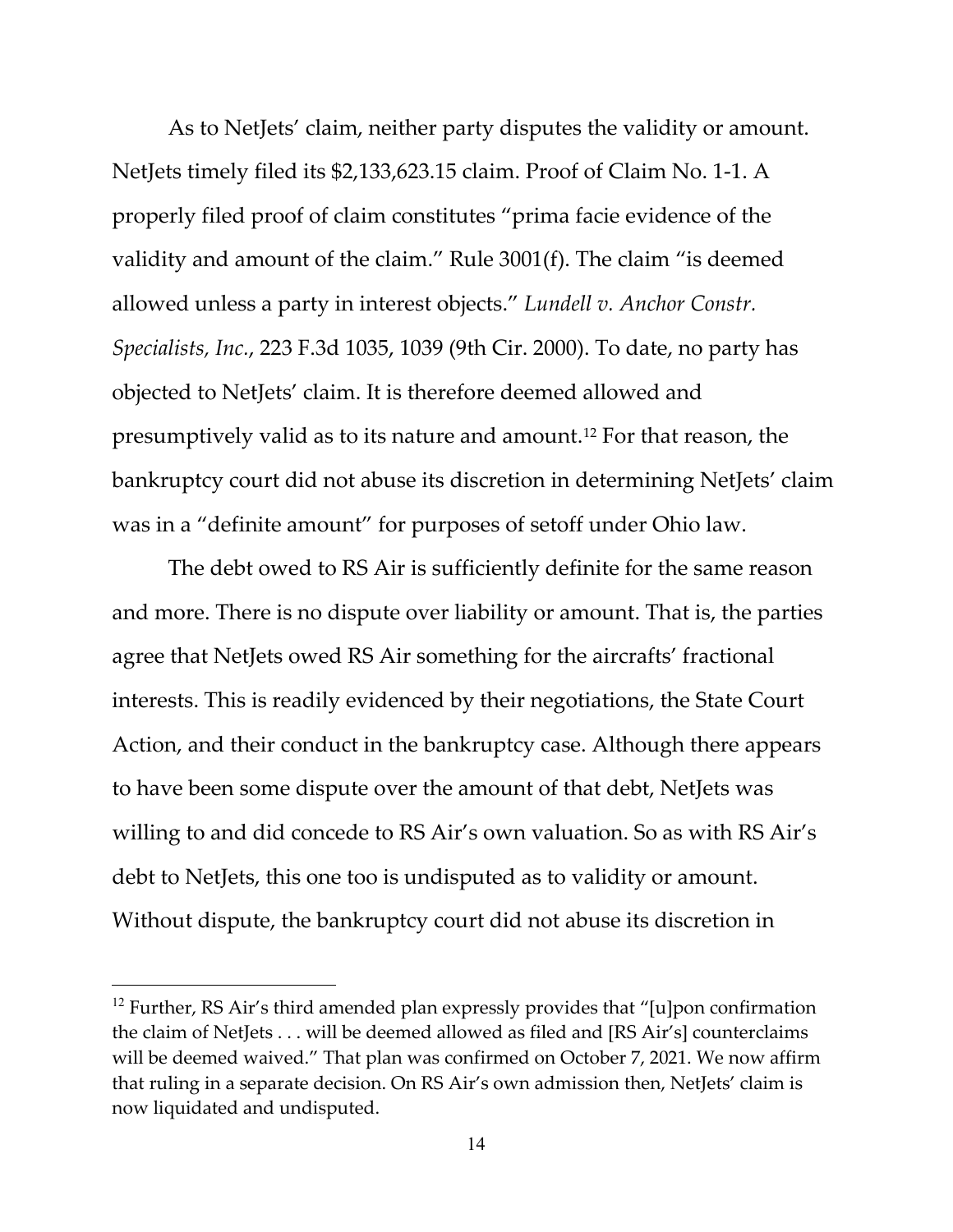determining that the debt was in a "definite amount" for setoff purposes.

Further, we do not see that NetJets' debt is in fact unliquidated as RS Air claims. In Ohio, "[a] liquidated claim is one that can be determined with exactness from the agreement between the parties or by arithmetical process or by the application of definite rules of law." *Huo Chin Yin v. Amino Prods. Co.*, 46 N.E.2d 610, 613-14 (Ohio 1943) (citations omitted). And a claim may be considered liquidated, even if it is disputed or where one party may assert counterclaims or defenses to payment. *Id.* at 614.

Here, the amount of NetJets' debt to RS Air can be determined with exactness from the parties' agreements and by mathematical formula. Specifically, paragraph 6 of the aircrafts' purchase agreements provides that NetJets may repurchase the interests for "the then Fair Market Value of the Aircraft multiplied by the percentage equivalent of [RS Air's] Interest[.]" Because of this, RS Air's challenge must fail.

*Dunkin's Diamonds, Inc. v. Chavis*, the lone case cited by RS Air on appeal in support of its argument, does not save it. In determining whether setoff was appropriate, the *Dunkin's* Court noted that the definite amounts requirement was satisfied where one party admitted it owed the other a sum certain debt under the parties' agreement and the other debt had been previously liquidated. No. 12CVH-10776, 2015 Ohio Misc. LEXIS 22969, at \*67–68 (C.P., May 18, 2015). The facts of this case are analogous. NetJets admits that it owes RS Air a debt ascertainable by reference to the aircrafts' purchase agreements and mathematical formula. Notably, the parties have